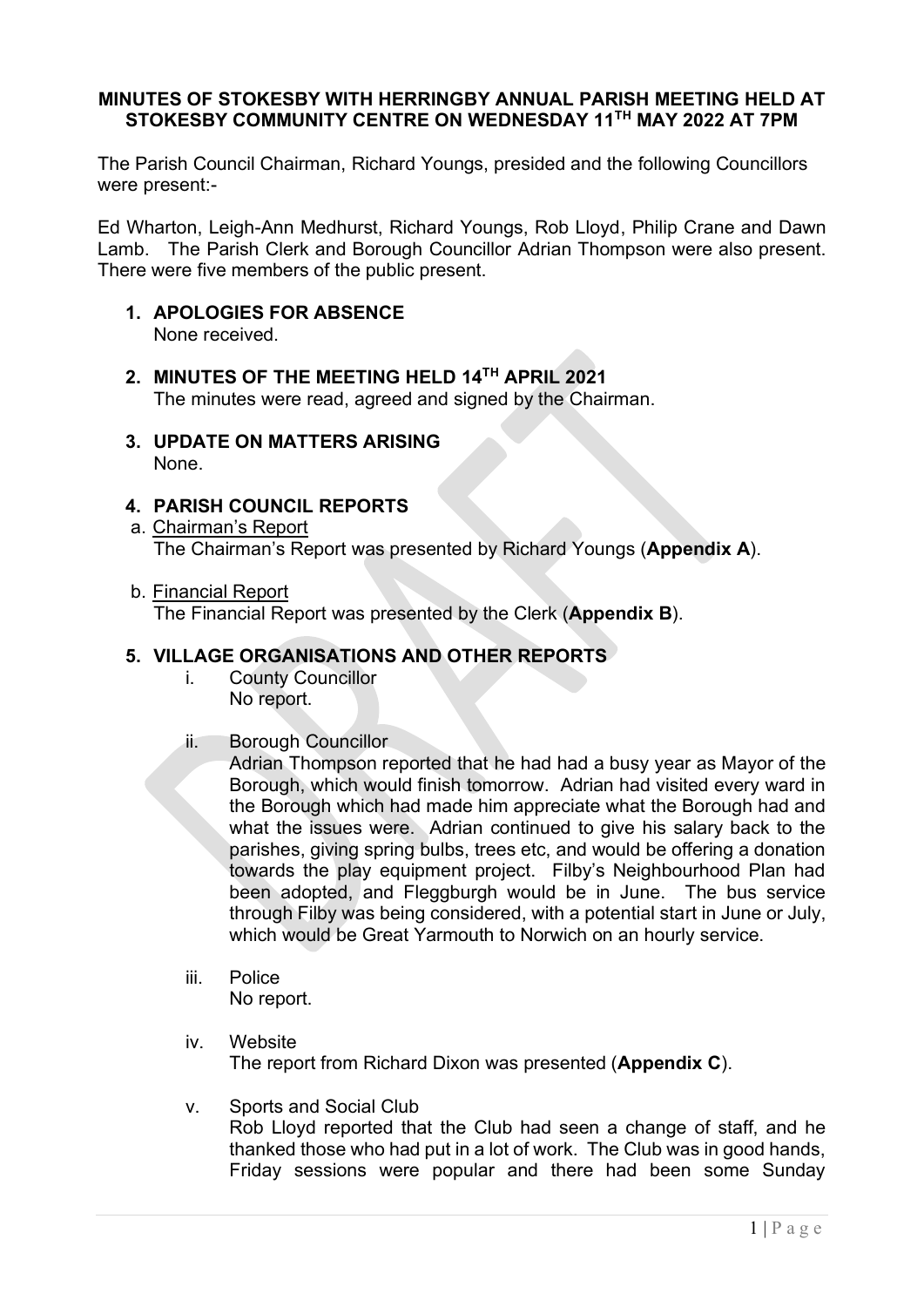openings, with attendance getting back to pre-Covid times. Tickets were available for the event on Friday 3rd June.

vi. Poors Marshes

Ed Wharton reported that the subsidy payment was being reduced, however the Trustees had applied to be in the Countryside Stewardship scheme. This would begin on  $1<sup>st</sup>$  January 2023, with the first payment January 2024. The marshes had been put out to tender as it was felt that the market should be tested, with the existing grazier being the successful tenderer. There were 23 claimants this year, with £150 per household awarded. It was noted that a tree had fallen onto the BT line which needed dealing with – this had been reported to Openreach. The tyres were still dumped in Milldyke, and a volunteer from the Inland Drainage Board had volunteered to fish these out.

vii. Community Centre

Rob Lloyd reported that the refurbishment of the building continued, and the building was coming back to life. The grants received from GYBC were very much appreciated, with the Hall being closed for a considerable time. For 2021/22 there was an income of £12,000, most of which was Covid grants. Expenditure was £11,530, mainly on renovations. There was just over £24,000 in the accounts, and Rob was happy to supply the breakdown of figures. The Committee was trying to market itself to hirers and was not back up to the previous levels. Rob thanked everyone who filled committee positions and played their part.

viii. Fete Working Group

Rob Lloyd reported that after two years off, the Fete was back up and running for 2022, with a strong team of volunteers. A local business was sponsoring the raffle, and tickets would be out soon. The date for the Fete would be Saturday 6<sup>th</sup> August.

ix. Defibrillator

Ed Wharton reported that the defibrillator was now 7 years old, but had not been used. Pads and batteries needed to be replaced at periodic intervals. It was checked once a month.

x. Parochial Church Council

The report from St Andrew's Church was presented (**Appendix D**). Adrian Thompson was thanked for helping to lift the tree preservation order. Philip Crane noted that he was not happy that memorials had been laid flat without consulting relatives, and the Clerk noted that memorials did need to be steadied but was normally dealt with in a sensitive way; and that depressions had been filled with unconsecrated soil from Honingham. The Clerk was asked to raise these concerns with the PCC. **ACTION: Clerk**

### **6. GENERAL PARISH ISSUES**

Richard Youngs reported that there was some minor maintenance required to the sand store doors, and some posts at the Green. It was suggested that a village litter pick could take place once a month, all that would be needed would be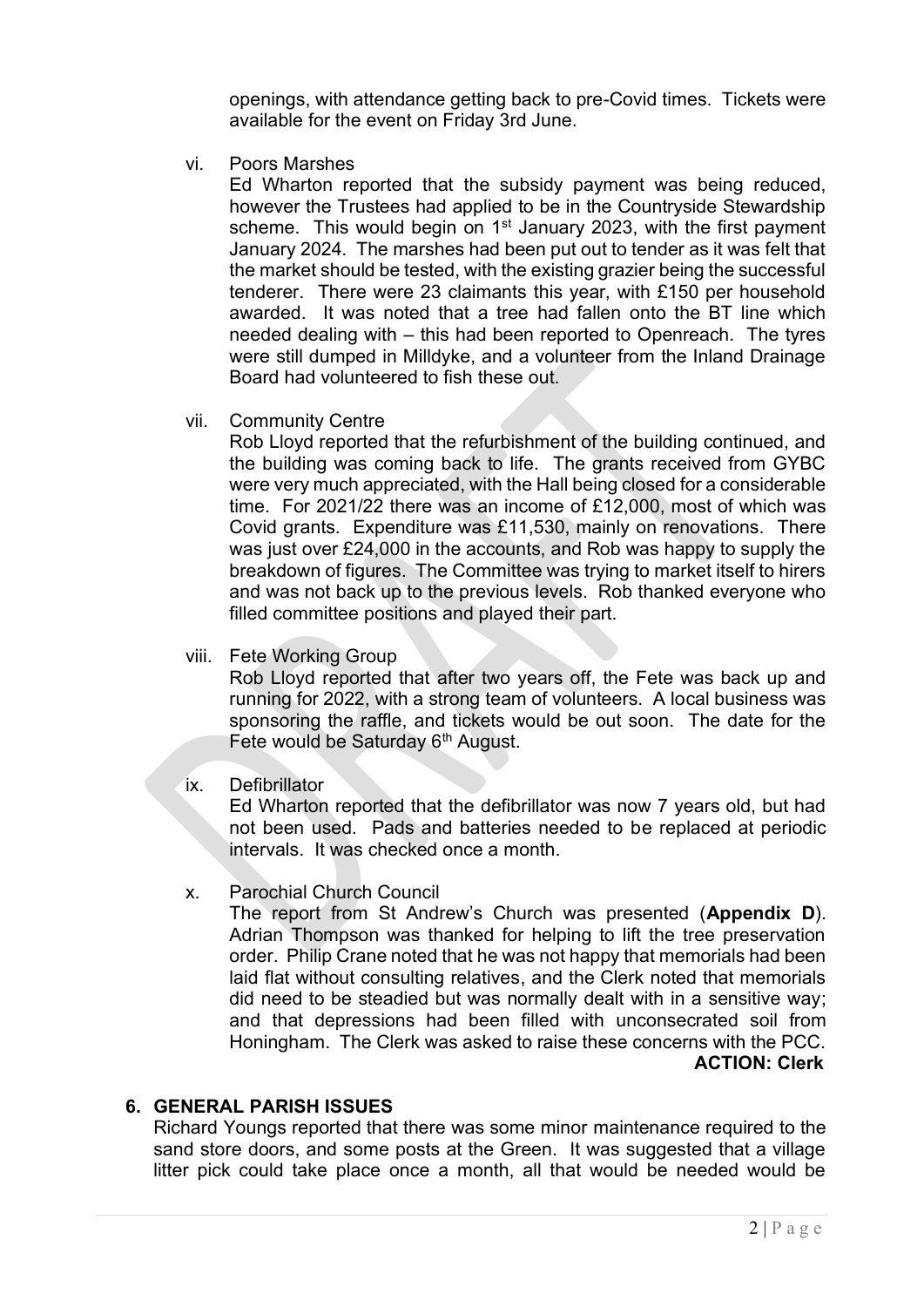pickers, gloves, high viz vests and black sacks. An A frame with pickers was suggested.

Adrian Thompson confirmed that the litter on Caister bypass required a road closure order, and was the responsibility of Norfolk County Council. This type of thing did let the Borough down.

### **7. ANY OTHER BUSINESS**

None.

There being no other business the Chairman closed the meeting at 7.34pm.

Signed: Dated: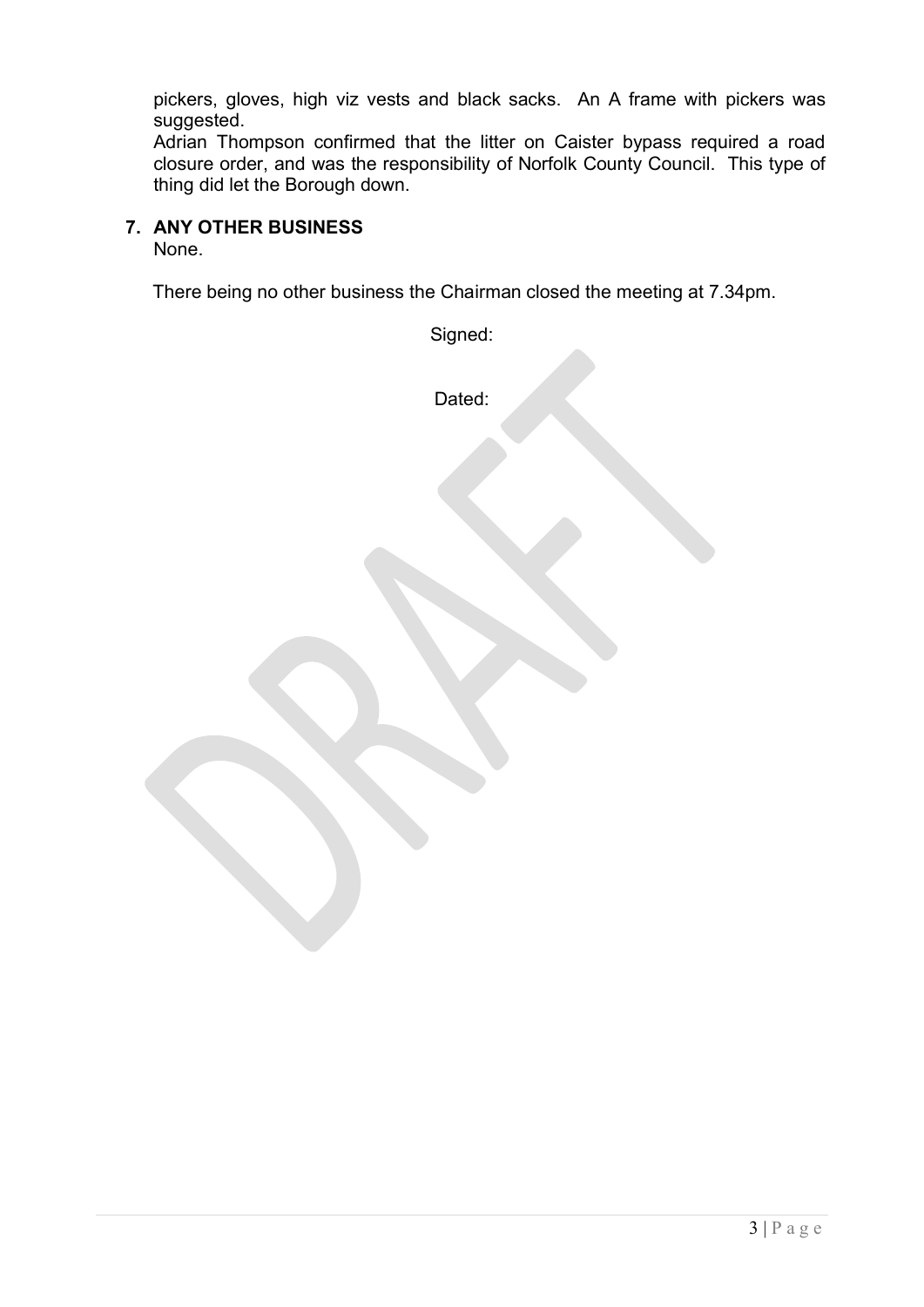## **Chairman's Report**

Firstly I would like to thank Catherine for all her hard work and advice we would be lost without her. Also thanks to the Parish Councillors for their support, input and unrewarded work which goes unnoticed by many but a walk around the village soon shows who's cut hedges, cleared up litter and all the small tasks which keeps the village special.

In the last year we have agreed on providing a Speed Awareness Monitoring (SAM) camera for ourselves, approved a small planning development and are moving closer to improving the play equipment on the green. Let's hope this year will be covid free so we can get back to meeting and socialising again, with the Queens jubilee and Summer fete already being planned .

In closing my report I think we all would agree that without Adrian's generous help and advice the village would be poorer for it.

### Richard Youngs, Chairman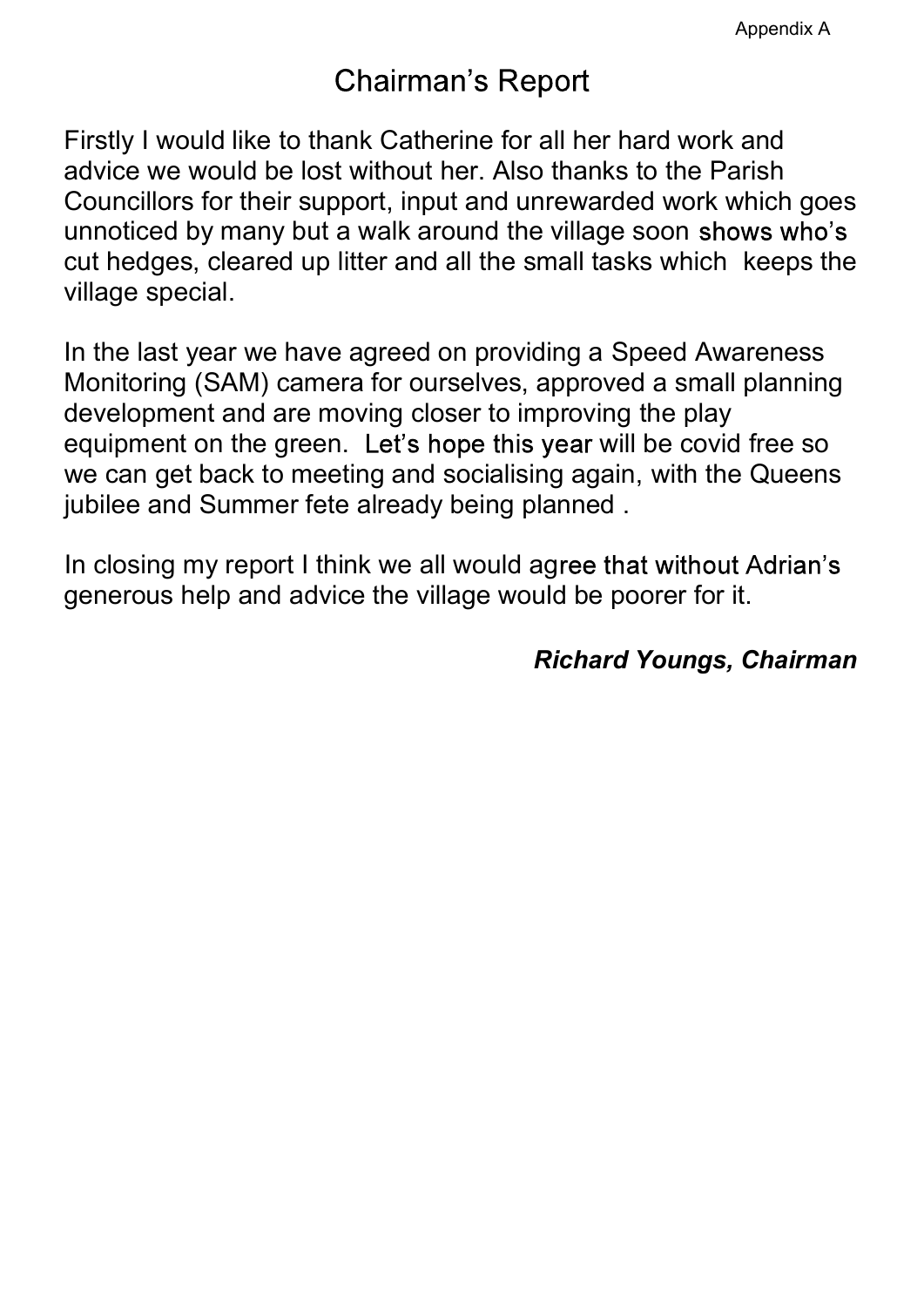# Summary of Parish Council Accounts 2021/22

## **Receipts**

|                                                | $2020/21$ (£) | $2021/22$ (£) |  |
|------------------------------------------------|---------------|---------------|--|
| Precept, Shortfall & Concurrent Grant          | 8,230.00      | 8,230.00      |  |
| <b>Grants &amp; Miscelleneous</b>              | 3,778.13      | 1.15          |  |
| Interest                                       | 9.09          | 7.79          |  |
| <b>VAT Reclaim</b>                             | 1,477.46      | 334.17        |  |
| <b>TOTAL</b>                                   | 13,494.68     | 8,573.11      |  |
| <u>Payments</u>                                |               |               |  |
|                                                | 2020/21 (£)   | $2021/22$ (£) |  |
| <b>Churchyard &amp; Open Spaces</b>            | 1,970.00      | 1,970.00      |  |
| Salary                                         | 1,794.65      | 1,798.68      |  |
| Audit                                          | 60.00         | 45.00         |  |
| <b>Hall Hire</b>                               | 20.00         | 6.00          |  |
| <b>Insurance</b>                               | 190.40        | 181.90        |  |
| Administration                                 | 401.70        | 287.48        |  |
| <b>Repairs and Replacements</b>                | 736.53        | 0.00          |  |
| <b>Miscellaneous</b>                           | 15.00         | 111.75        |  |
| Section 137                                    | 40.00         | 40.00         |  |
| <b>VAT</b>                                     | 1,530.83      | 250.00        |  |
| <b>Capital Expenditure</b>                     | 7,233.28      | 1,250.00      |  |
| <b>TOTAL</b>                                   | 13,992.39     | 5,940.81      |  |
| <u>Bank Reconciliation</u>                     |               |               |  |
| <b>Opening Balance at 1st April 2021</b>       |               | 10,240.70     |  |
| <b>Total Income</b>                            |               | 8,573.11      |  |
| <b>Total Expenditure</b>                       |               | 5,940.81      |  |
| Closing Balance at 31 <sup>st</sup> March 2022 |               | 12,873.00     |  |
| <b>Earmarked Reserves:</b>                     |               |               |  |
| <b>Street Furniture Fund</b>                   |               | 4,816.00      |  |
| Ex Youth Club Fund                             |               | 773.01        |  |
| <b>Staithe</b>                                 |               | 1,000.00      |  |
| <b>Election Reserve</b>                        |               | 850.00        |  |
| <b>General Reserve</b>                         |               | £5,000.00     |  |
| <b>Free Funds:</b>                             |               | 433.99        |  |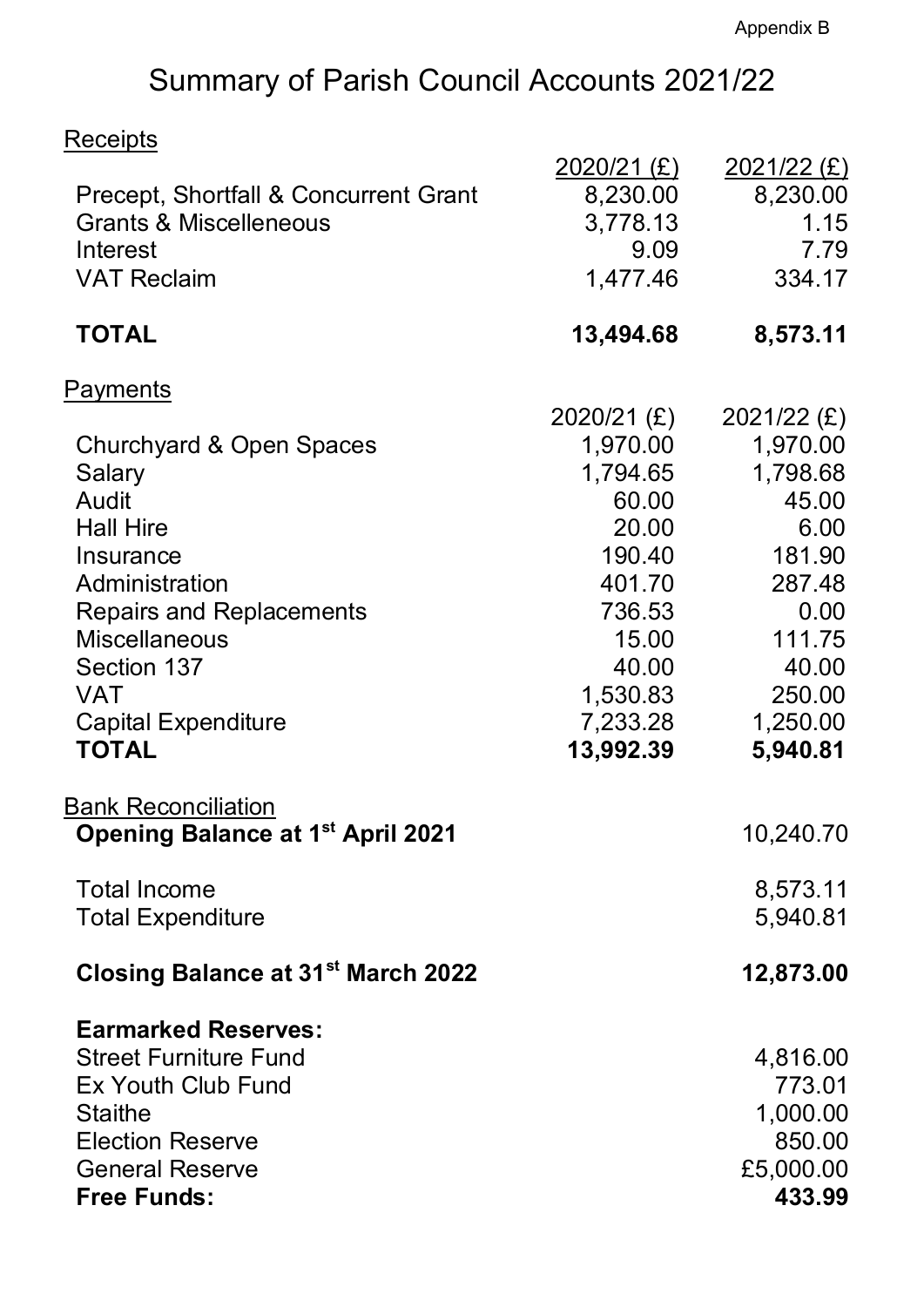# Stokesby Website Annual Report for Stokesby Parish Council 2021/22

The Stokesby Website has continued to be a source of information for both the village and people wanting to visit this lovely area of Norfolk. The site has at the time of writing this report had been visited 20210. Each month I receive a breakdown of where and what areas of the site receive the most attention.

The clerk to the Parish Council continues to have control of the Parish Council page and its contents ensuring that all necessary documents and all legal requirements are up to date. Details and minutes of past and future parish council meetings can be found on this page.

The various groups and clubs who use the village hall continue to be kept up to date through the pages of the website. The Ferry Inn and Village Shop continue to be the most popular pages visited over the last year.

'Google Search Console' continues to send me Information regarding which pages are most visited, it also shows were in the world people have visited the site, Australia, America, Holland continue to be the most regular overseas visitors to our village site.

The Wix package which was used to design the site makes it easy to change the format of the pages which hopefully keep the site interesting for visitors.

Again, I would like to thank the Parish Council for their support in funding the hosting cost of the site. This are the only cost incurred in keeping the site running.

Richard Dixon